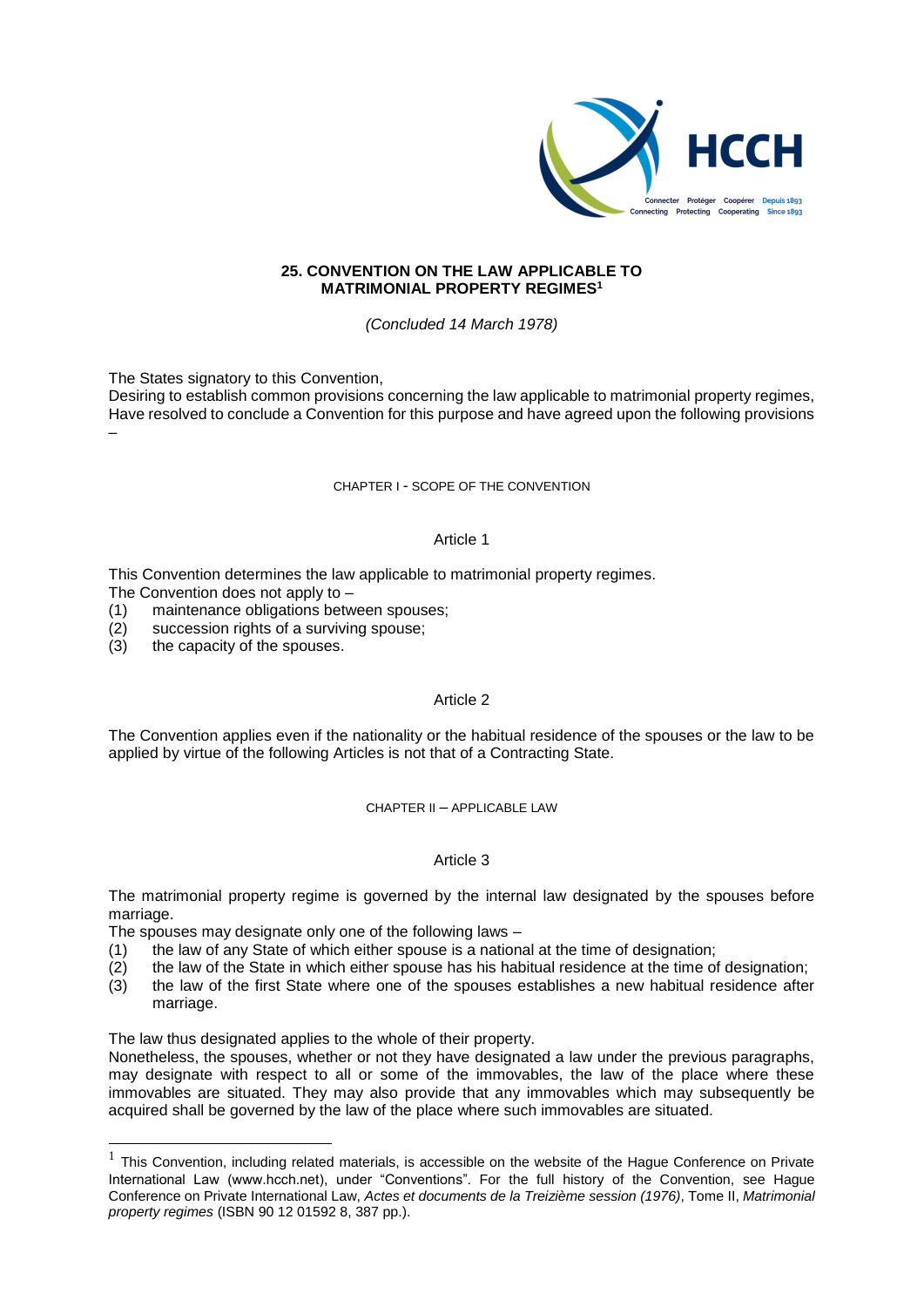## Article 4

If the spouses, before marriage, have not designated the applicable law, their matrimonial property regime is governed by the internal law of the State in which both spouses establish their first habitual residence after marriage.

Nonetheless, in the following cases, the matrimonial property regime is governed by the internal law of the State of the common nationality of the spouses –

- (1) where the declaration provided for in Article 5 has been made by that State and its application to the spouses is not excluded by the provisions of the second paragraph of that Article;
- (2) where that State is not a Party to the Convention and according to the rules of private international law of that State its internal law is applicable, and the spouses establish their first habitual residence after marriage –
	- *a)* in a State which has made the declaration provided for in Article 5, or
	- *b)* in a State which is not a Party to the Convention and whose rules of private international law also provide for the application of the law of their nationality;
- (3) where the spouses do not establish their first habitual residence after marriage in the same State.

If the spouses do not have their habitual residence in the same State, nor have a common nationality, their matrimonial property regime is governed by the internal law of the State with which, taking all circumstances into account, it is most closely connected.

### Article 5

Any State may, not later than the moment of ratification, acceptance, approval or accession, make a declaration requiring the application of its internal law according to sub-paragraph 1 of the second paragraph of Article 4.

This declaration shall not apply to spouses who both retain their habitual residence in the State in which they have both had their habitual residence at the time of marriage for a period of not less than five years, unless that State is a Contracting State which has made the declaration provided for in the first paragraph of this Article, or is a State which is not a Party to the Convention and whose rules of private international law require the application of the national law.

# Article 6

During marriage the spouses may subject their matrimonial property regime to an internal law other than that previously applicable.

The spouses may designate only one of the following laws –

- (1) the law of any State of which either spouse is a national at the time of designation;
- (2) the law of the State in which either spouse has his habitual residence at the time of designation.

The law thus designated applies to the whole of their property.

Nonetheless, the spouses, whether or not they have designated a law under the previous paragraphs or under Article 3, may designate with respect to all or some of the immovables, the law of the place where these immovables are situated. They may also provide that any immovables which may subsequently be acquired shall be governed by the law of the place where such immovables are situated.

## Article 7

The law applicable under the Convention continues to apply so long as the spouses have not designated a different applicable law and notwithstanding any change of their nationality or habitual residence. Nonetheless, if the spouses have neither designated the applicable law nor concluded a marriage contract, the internal law of the State in which they both have their habitual residence shall become applicable, in place of the law previously applicable –

- (1) when that habitual residence is established in that State, if the nationality of that State is their common nationality, or otherwise from the moment they become nationals of that State, or
- (2) when, after the marriage, that habitual residence has endured for a period of not less than ten years, or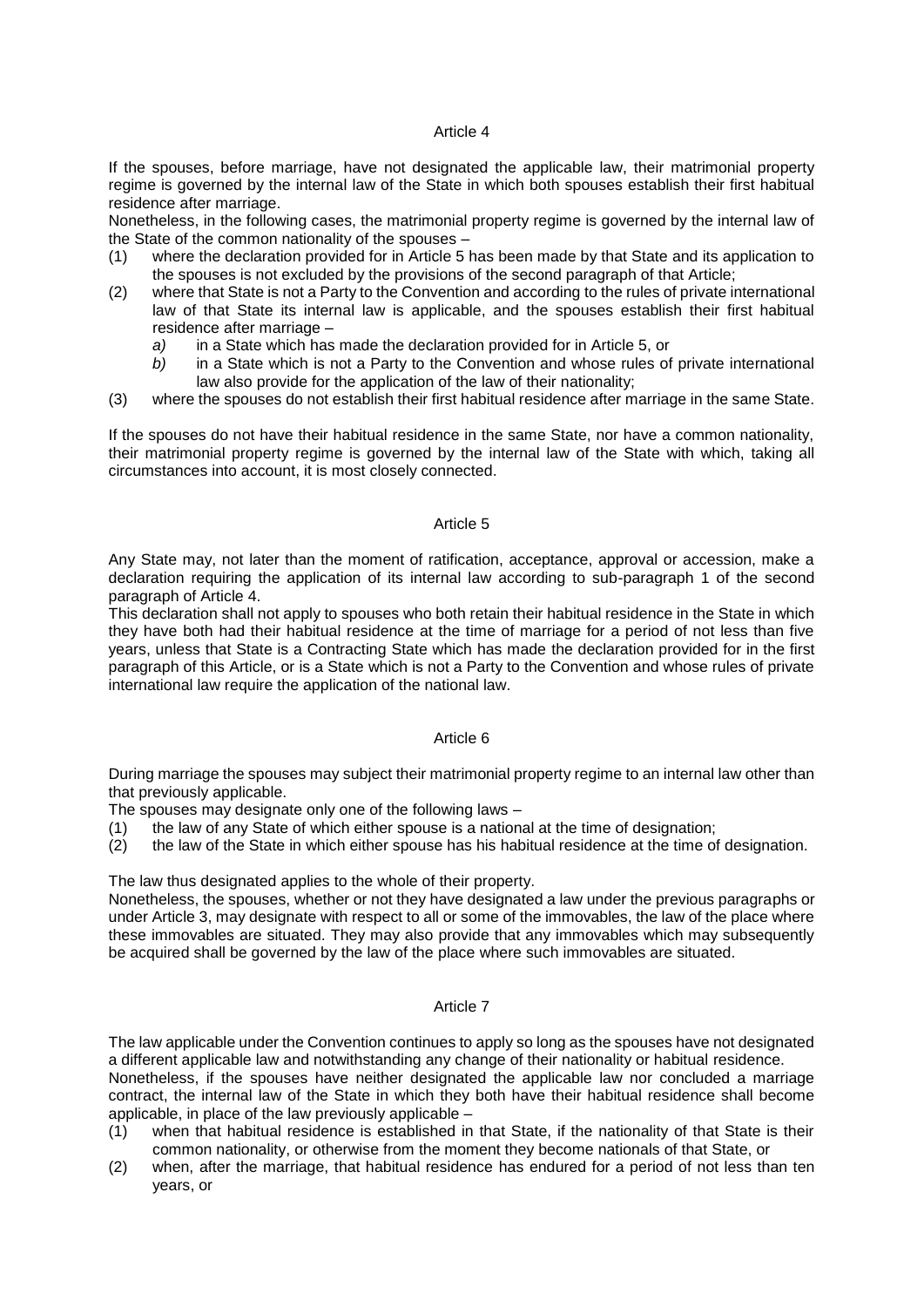(3) when that habitual residence is established, in cases when the matrimonial property regime was subject to the law of the State of the common nationality solely by virtue of sub-paragraph 3 of the second paragraph of Article 4.

# Article 8

A change of applicable law pursuant to the second paragraph of Article 7 shall have effect only for the future, and property belonging to the spouses before the change is not subject to the new applicable law.

Nonetheless, the spouses may at any time, employing the forms available under Article 13, subject the whole of their property to the new law, without prejudice, with respect to immovables, to the provisions of the fourth paragraph of Article 3 and the fourth paragraph of Article 6. The exercise of this option shall not adversely affect the rights of third parties.

## Article 9

The effects of the matrimonial property regime on the legal relations between a spouse and a third party are governed by the law applicable to the matrimonial property regime in accordance with the **Convention** 

Nonetheless, the law of a Contracting State may provide that the law applicable to the matrimonial property regime may not be relied upon by a spouse against a third party where either that spouse or the third party has his habitual residence in its territory, unless

- (1) any requirements of publicity or registration specified by that law have been complied with, or
- (2) the legal relations between that spouse and the third party arose at a time when the third party either knew or should have known of the law applicable to the matrimonial property regime.

The law of a Contracting State where an immovable is situated may provide an analogous rule for the legal relations between a spouse and a third party as regards that immovable.

A Contracting State may specify by declaration the scope of the second and third paragraphs of this Article.

# Article 10

Any requirements relating to the consent of the spouses to the law designated as applicable shall be determined by that law.

## Article 11

The designation of the applicable law shall be by express stipulation, or arise by necessary implication from the provisions of a marriage contract.

# Article 12

The marriage contract is valid as to form if it complies either with the internal law applicable to the matrimonial property regime, or with the internal law of the place where it was made. In any event, the marriage contract shall be in writing, dated and signed by both spouses.

## Article 13

The designation of the applicable law by express stipulation shall comply with the form prescribed for marriage contracts, either by the internal law designated by the spouses, or by the internal law of the place where it is made. In any event, the designation shall be in writing, dated and signed by both spouses.

## Article 14

The application of the law determined by the Convention may be refused only if it is manifestly incompatible with public policy ("*ordre public*").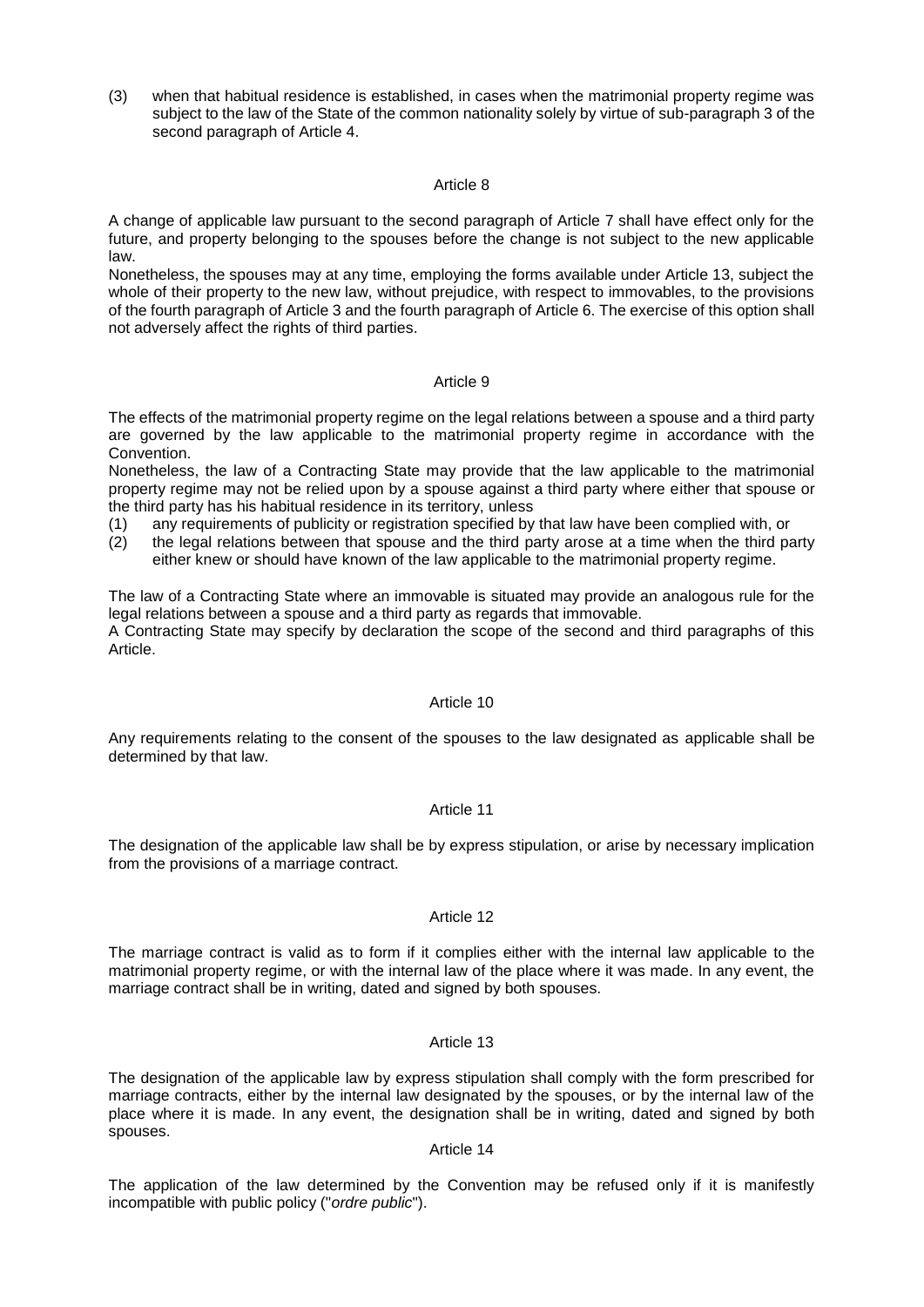### CHAPTER III – MISCELLANEOUS PROVISIONS

#### Article 15

For the purposes of the Convention, a nationality shall be considered the common nationality of the spouses only in the following circumstances –

- (1) where both spouses had that nationality before marriage;
- (2) where one spouse voluntarily has acquired the nationality of the other at the time of marriage or later, either by a declaration to that effect or by not exercising a right known to him or her to decline the acquisition of the new nationality;
- (3) where both spouses voluntarily have acquired that nationality after marriage.

Except in the cases referred to in sub-paragraph 1 of the second paragraph of Article 7, the provisions referring to the common nationality of the spouses are not applicable where the spouses have more than one common nationality.

### Article 16

For the purposes of the Convention, where a State has two or more territorial units in which different systems of law apply to matrimonial property regimes, any reference to the national law of such a State shall be construed as referring to the system determined by the rules in force in that State. In the absence of such rules, a reference to the State of which a spouse is a national shall be construed,

for the purposes of sub-paragraph 1 of the second paragraph of Article 3 and sub-paragraph 1 of the second paragraph of Article 6, as referring to the territorial unit where that spouse had his or her last habitual residence; and, for the purposes of the second paragraph of Article 4, a reference to the State of the common nationality of the spouses shall be construed as referring to the last territorial unit, if any, where each has had a habitual residence.

#### Article 17

For the purposes of the Convention, where a State has two or more territorial units in which different systems of law apply to matrimonial property regimes, any reference to habitual residence in that State shall be construed as referring to habitual residence in a territorial unit of that State.

## Article 18

A Contracting State which has two or more territorial units in which different systems of law apply to matrimonial property regimes shall not be bound to apply the rules of the Convention to conflicts between the laws of such units where the law of no other State is applicable by virtue of the Convention.

#### Article 19

For the purposes of the Convention, where a State has two or more legal systems applicable to the matrimonial property regimes of different categories of persons, any reference to the law of such State shall be construed as referring to the system determined by the rules in force in that State.

In the absence of such rules, the internal law of the State of the common nationality of the spouses applies under the circumstances referred to in the first paragraph of Article 4, and the internal law of the State where each has had a habitual residence continues to apply under the circumstances referred to in sub-paragraph 2 of the second paragraph of Article 7. In the absence of a common nationality of the spouses, the third paragraph of Article 4 applies.

#### Article 20

The Convention shall not affect any other international instrument containing provisions on matters governed by this Convention to which a Contracting State is, or becomes, a Party.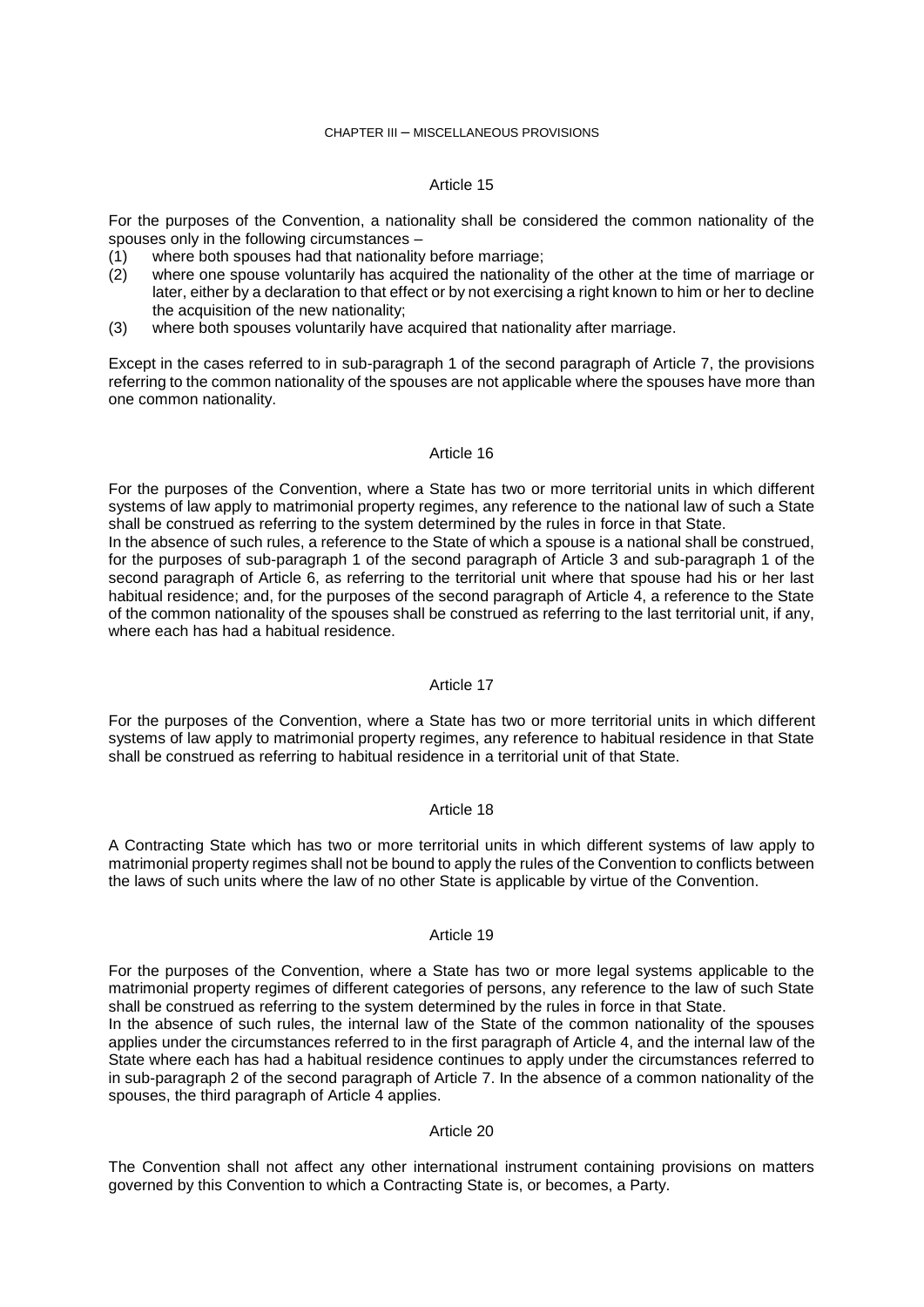### Article 21

The Convention applies, in each Contracting State, only to spouses who have married or who designate the law applicable to their matrimonial property regime after the Convention enters into force for that State.

A Contracting State may by declaration extend the application of the Convention to other spouses.

## CHAPTER IV – FINAL CLAUSES

### Article 22

The Convention is open for signature by the States which were Members of the Hague Conference on Private International Law at the time of its Thirteenth Session.

It shall be ratified, accepted or approved and the instruments of ratification, acceptance or approval shall be deposited with the Ministry of Foreign Affairs of the Netherlands.

### Article 23

Any other State may accede to the Convention.

The instrument of accession shall be deposited with the Ministry of Foreign Affairs of the Netherlands.

### Article 24

Any State may, at the time of signature, ratification, acceptance, approval or accession, declare that the Convention shall extend to all the territories for the international relations of which it is responsible, or to one or more of them. Such a declaration shall take effect at the time the Convention enters into force for that State.

Such declaration, as well as any subsequent extension, shall be notified to the Ministry of Foreign Affairs of the Netherlands.

## Article 25

A Contracting State which has two or more territorial units in which different systems of law apply to matrimonial property regimes may, at the time of signature, ratification, acceptance, approval or accession, declare that the Convention shall apply to all its territorial units or only to one or more of them, and may extend its declaration at any time thereafter.

These declarations shall be notified to the Ministry of Foreign Affairs of the Netherlands, and shall state expressly the territorial unit to which the Convention applies.

# Article 26

A Contracting State having at the date of the entry into force of the Convention for that State a complex system of national allegiance may specify from time to time by declaration how a reference to its national law shall be construed for the purposes of the Convention.

## Article 27

No reservation to the Convention shall be permitted.

## Article 28

Any Contracting State desiring to make one of the declarations envisaged by Article 5, the fourth paragraph of Article 9, Article 21 or Article 26 shall notify such declaration to the Ministry of Foreign Affairs of the Netherlands.